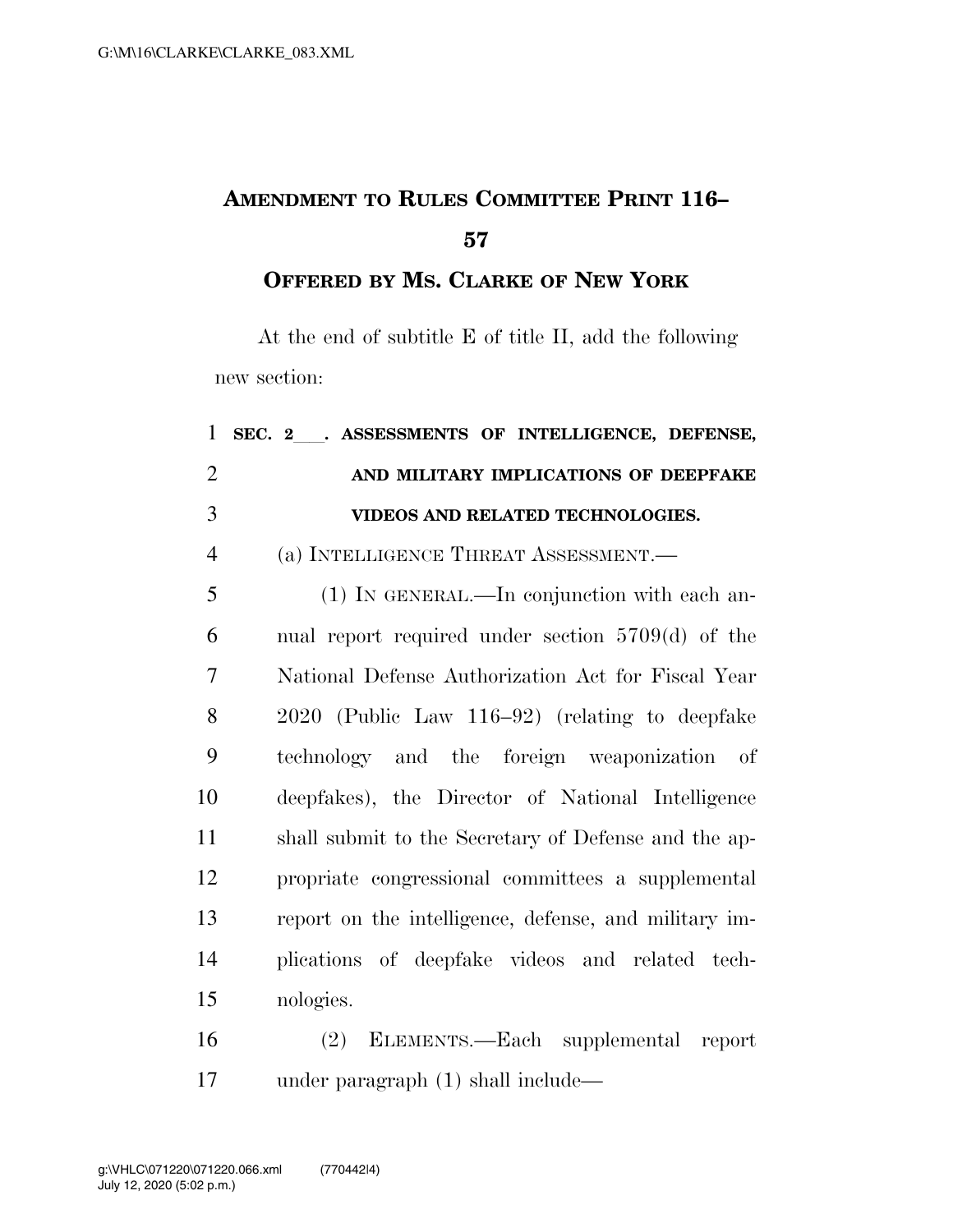(A) a description of new developments with respect to the national security implications of machine-manipulated media, and intelligence community responses to such developments, as it pertains to those matters described in section 5709(a) of the National Defense Authorization 7 Act for Fiscal Year 2020 (Public Law 116–92); (B) a description of any known efforts by the militaries of the People's Republic of China or the Russian Federation or any governmental

 elements that provide intelligence support to such militaries, to deploy machine-manipulated media in the context of any ongoing geopolitical disputes, armed conflicts, or related operations; and

 (C) an assessment of additional future se- curity risks posed by artificial intelligence tech- nologies that facilitate the creation of machine- manipulated media, including security risks in contexts other than influence or information op- erations (including the potential subversion of 22 biometric authentication systems).

23 (3) INTERIM REPORT.—Not later than 120 days after the date of the enactment of this Act, the Director of National Intelligence shall submit to the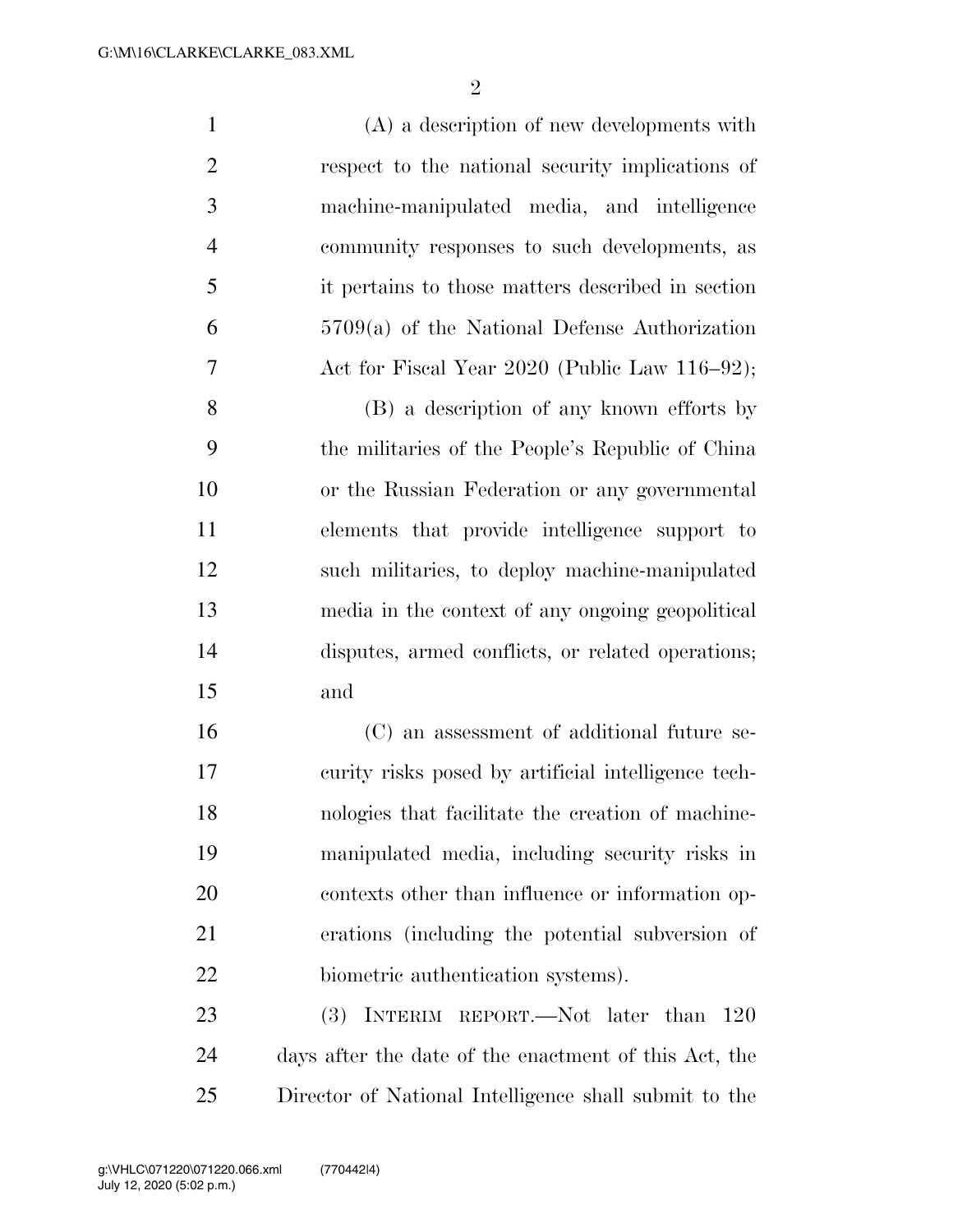| $\mathbf{1}$   | Secretary of Defense and the appropriate congres-      |
|----------------|--------------------------------------------------------|
| $\overline{2}$ | sional committees a report on the preliminary find-    |
| 3              | ings of the Director with respect to each element de-  |
| $\overline{4}$ | scribed in subsection $(2)$ .                          |
| 5              | (4)<br>APPROPRIATE CONGRESSIONAL COMMIT-               |
| 6              | TEES DEFINED.—In this section, the term "appro-        |
| 7              | priate congressional committees" means—                |
| 8              | (A) the congressional defense committees;              |
| 9              | (B) the Select Committee on Intelligence               |
| 10             | of the Senate; and                                     |
| 11             | (C) the Permanent Select Committee on                  |
| 12             | Intelligence of the House of Representatives.          |
| 13             | (b) MILITARY RISK ASSESSMENT.—                         |
| 14             | (1) IN GENERAL.—Not later than 180 days                |
| 15             | after date on which the report under subsection        |
| 16             | $(a)(3)$ is submitted to the Secretary of Defense, the |
| 17             | Secretary shall submit to the congressional defense    |
| 18             | committees an assessment, based on the results of      |
| 19             | such report, of the risks posed by machine-manipu-     |
| 20             | lated media to the operations, personnel, and activi-  |
| 21             | ties of the Department of Defense and the Armed        |
| 22             | Forces.                                                |
| 23             | (2) ELEMENTS.—The report under paragraph               |
| 24             | $(1)$ shall include the following:                     |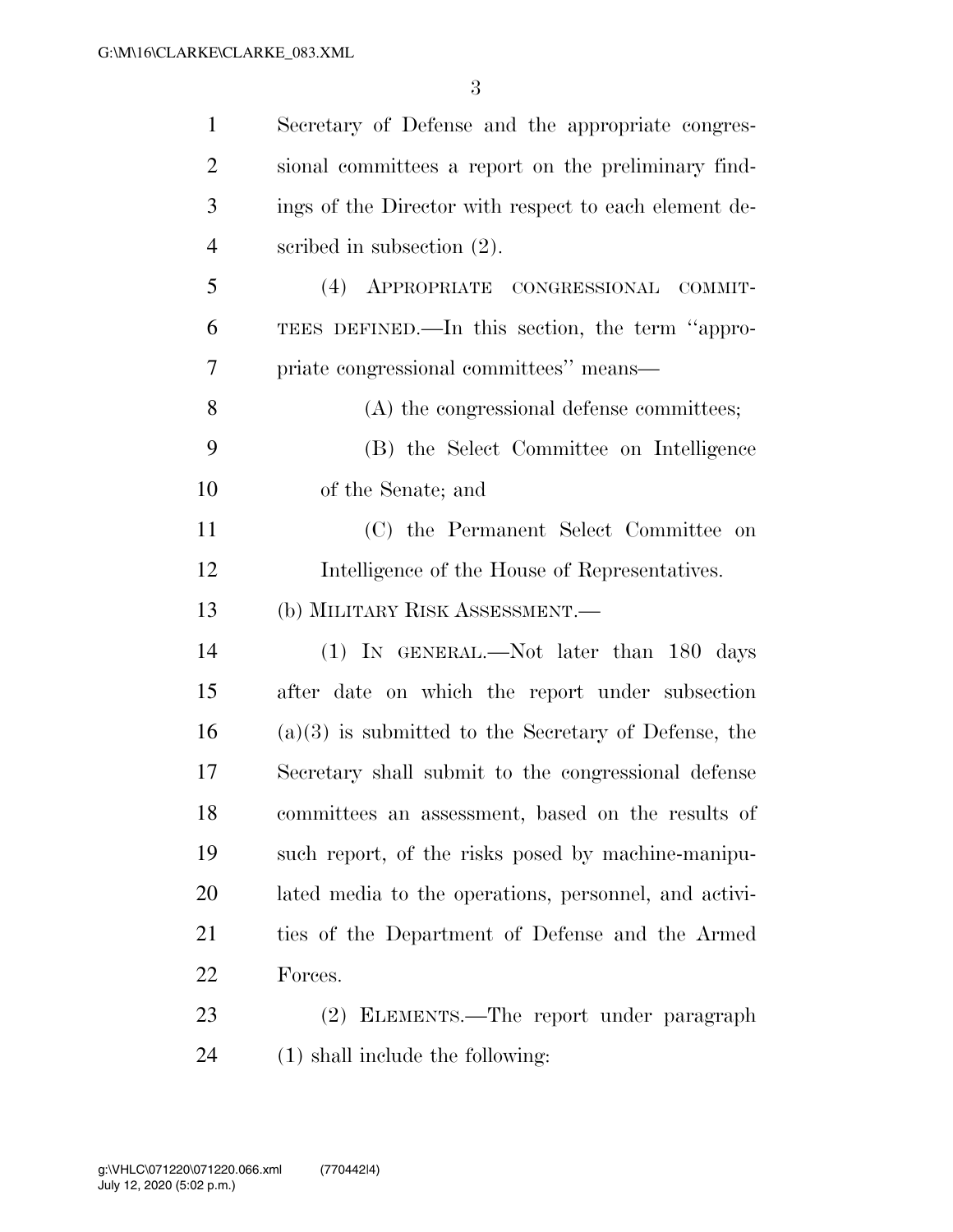(A) An assessment of the risks posed by machine-manipulated media in the contexts of military planning, defense intelligence collec- tion, operational decision-making, and such other contexts as the Secretary of Defense deems appropriate.

 (B) A description of how the Department of Defense would assess, particularly under lim- ited time constraints, the legitimacy of ma- chine-manipulated media purporting to depict activities relevant to ongoing military operations (such as a deepfake video purporting to depict a foreign government official announcing an im- pending military strike, retreat, or other tac-tical action).

 (C) A description of any efforts of the De- partment of Defense to combat the actual or potential creation of machine-manipulated media that falsely depicts or replicates biomet- ric identifiers of Federal Government officials, and an assessment of the feasibility of adopting or developing technologies to reduce the likeli- hood of video, audio, or visual content produced or distributed by the Department of Defense